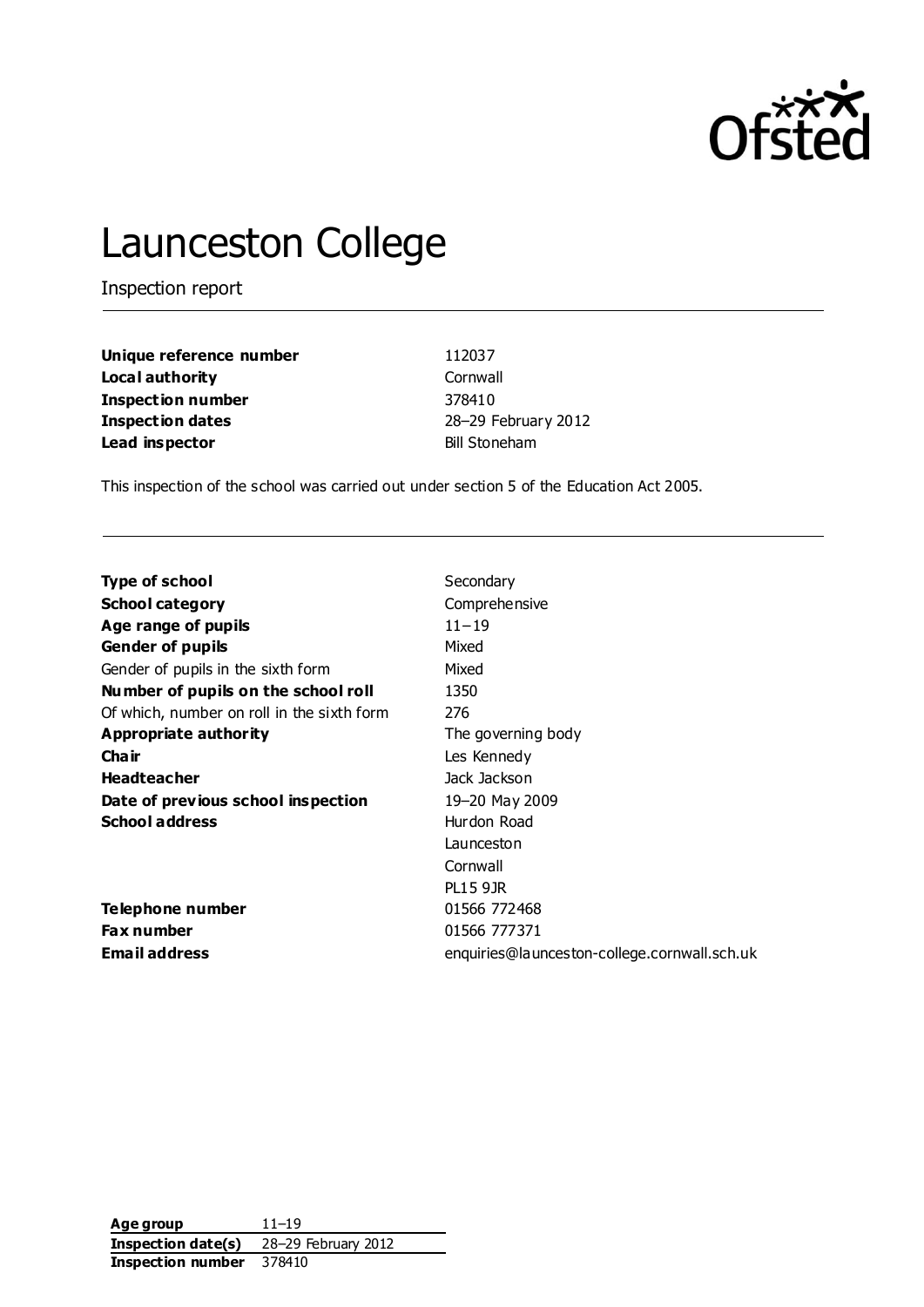

You can use Parent View to give Ofsted your opinion on your child's school. Ofsted will use the information parents and carers provide when deciding which schools to inspect and when.

You can also use Parent View to find out what other parents and carers think about schools in England. You can visit www.parentview.ofsted.gov.uk, or look for the link on the main Ofsted website: www.ofsted.gov.uk

The Office for Standards in Education, Children's Services and Skills (Ofsted) regulates and inspects to achieve excellence in the care of children and young people, and in education and skills for learners of all ages. It regulates and inspects childcare and children's social care, and inspects the Children and Family Court Advisory Support Service (Cafcass), schools, colleges, initial teacher training, work-based learning and skills training, adult and community learning, and education and training in prisons and other secure establishments. It assesses council children's services, and inspects services for looked after children, safeguarding and child protection.

Further copies of this report are obtainable from the school. Under the Education Act 2005, the school must provide a copy of this report free of charge to certain categories of people. A charge not exceeding the full cost of reproduction may be made for any other copies supplied.

If you would like a copy of this document in a different format, such as large print or Braille, please telephone 0300 123 4234, or email enquiries@ofsted.gov.uk.

You may copy all or parts of this document for non-commercial educational purposes, as long as you give details of the source and date of publication and do not alter the information in any way.

To receive regular email alerts about new publications, including survey reports and school inspection reports, please visit our website and go to 'Subscribe'.

Piccadilly Gate Store St **Manchester** M1 2WD

T: 0300 123 4234 Textphone: 0161 618 8524 E: enquiries@ofsted.gov.uk W: www.ofsted.gov.uk



© Crown copyright 2012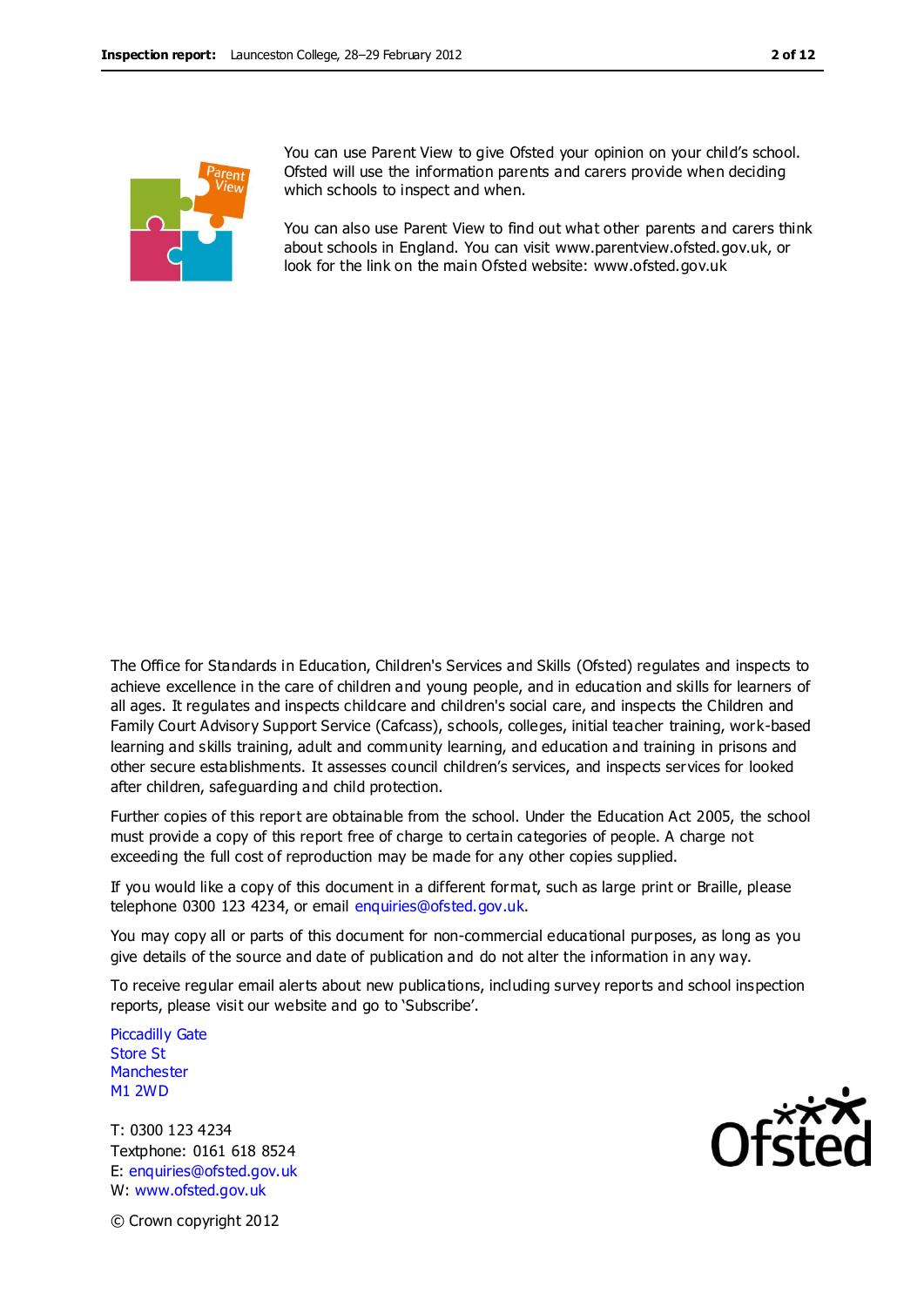### **Introduction**

| Inspection team        |                      |
|------------------------|----------------------|
| <b>Bill Stoneham</b>   | Additional inspector |
| Fran Ashworth          | Additional inspector |
| <b>Helen Griffiths</b> | Additional inspector |
| David Howley           | Additional inspector |
| Susan Smith            | Additional inspector |

This inspection was carried out with two days' notice. Fifty-five lessons were observed, featuring 54 different teachers or tutors. Discussions were held with members of the governing body, students, the Principal and senior and middle managers. Inspectors took account of the responses to the on-line questionnaire (Parent View) in planning the inspection, observed the college's work and looked at students' work, safeguarding procedures and other key documentation. In addition, questionnaire responses from 134 parents and carers, 86 staff and 267 students were analysed and their views taken into account.

### **Information about the school**

Launceston College is larger than the average-sized secondary school. It serves the town and surrounding rural villages. Most students are from a White British background, although there are a few students from a range of other ethnic heritages. The proportion of disabled students and those who have special educational needs is higher than average. Provision for students who have profound and multiple learning difficulties is made in an on-site specialist unit. For others who are at risk of permanent exclusion there is an off-site centre. The proportion of students known to be eligible for free school meals is below average but rising. The college meets the current floor standard set by the government, which determines the minimum expectations for attainment and progress. It has specialist technology status and holds many other awards including being an International School.

At the time of the inspection some extensive building refurbishment was being completed. When finished, it is intended that the college will be able to offer extensive specialist accommodation for various vocational courses. There are plans for these facilities to be shared with various other agencies including social services and higher education, enabling the college to provide integrated services to its students and the local community.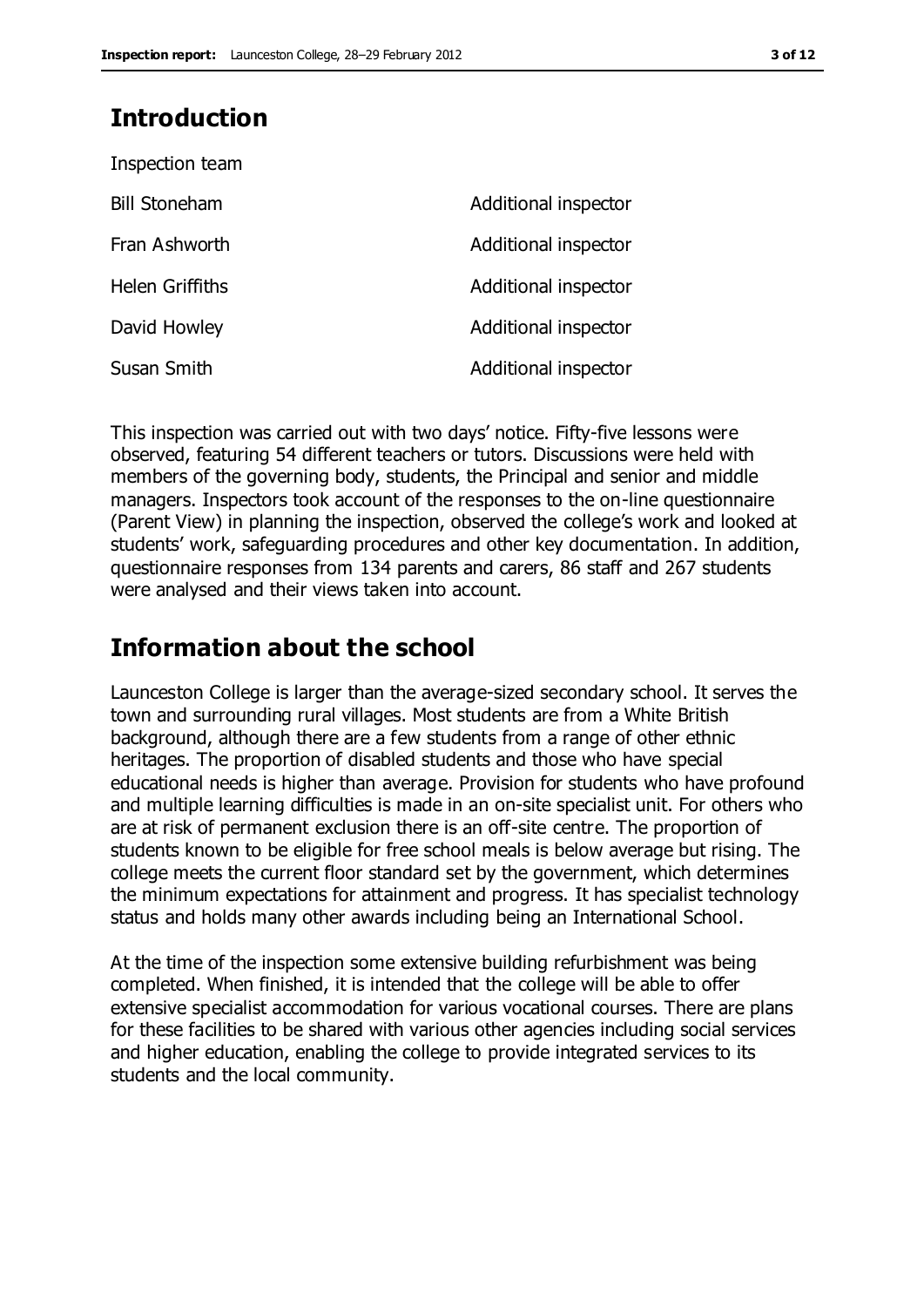### **Inspection judgements**

| <b>Overall effectiveness</b>          |  |
|---------------------------------------|--|
| <b>Achievement of pupils</b>          |  |
| <b>Quality of teaching</b>            |  |
| <b>Behaviour and safety of pupils</b> |  |
| <b>Leadership and management</b>      |  |

### **Key findings**

- Launceston College is a good school. The sixth form is good. It has improved well since the previous inspection. Leadership and management of the sixth form are strong and the outstanding curriculum, both in the sixth form and the main school, enables students to make good progress. The college is good rather than outstanding because the quality of teaching is not yet consistently high enough to promote outstanding progress for all students.
- Students achieve well. Their good achievement has been enhanced by improvements to the curriculum. The provision of vocational options, reflecting the college's technology status, has significantly boosted achievement.
- Most teaching is good and is boosting achievement. A significant minority of lessons are outstanding. In a minority of lessons, students are not consistently enabled to develop their literacy skills, especially their writing techniques. In a few lessons, scope for students to reflect on their efforts and assess their progress is limited.
- Behaviour and safety are outstanding. Though a small minority of parents and carers and students expressed reservations about behaviour, inspectors found the college to be happy, safe and harmonious. Students' excellent behaviour makes a significant contribution to learning. Spiritual, moral, social and cultural development is promoted well. Students have many opportunities to exercise responsibility. Charitable events, good quality assemblies and work with schools overseas are all examples of how Launceston College is successfully preparing students for life beyond college.
- The college is well led by an outstanding and visionary Principal who is well supported by effective senior and middle leaders, as well as staff and governors. Self-evaluation is accurate; strengths identified at the previous inspection have been developed and the college has improved well. Much emphasis is placed on performance management of staff and, in turn, on improving the quality of teaching. The strategies adopted are successfully improving performance across all subjects.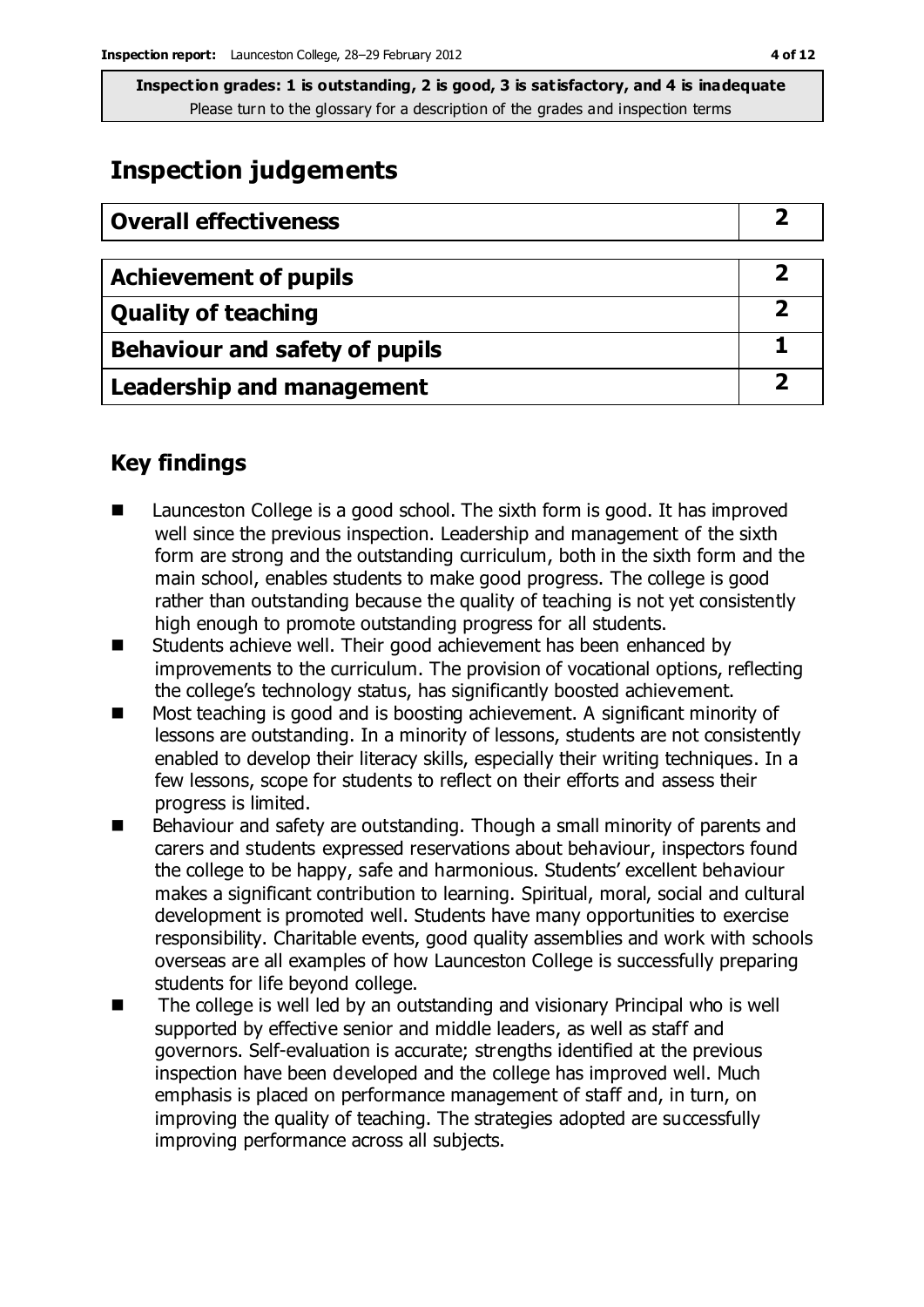### **What does the school need to do to improve further?**

- Improve the quality and consistency of teaching, so that by the end of 2012 teaching in all lessons is at least good, by ensuring that:
	- students are given more frequent opportunities to write in an extended form and for different audiences
	- students are given sufficient opportunities in lessons to reflect on their work and to be able to explain what they have learnt and what skills they have developed.

### **Main report**

#### **Achievement of pupils**

The achievement of most students, including sixth formers, those who are disabled and those who have special educational needs, is good. Some students make excellent progress and their achievements are outstanding. This includes students with profound and multiple learning difficulties as well as those following vocational courses.

Students enter the college with levels of prior attainment a little below average for their age. Standards by the end of Year 11 are usually at least in line with the national average. GCSE results dipped in 2011 but current data clearly show that a strong recovery is in place and standards of work are rising. The college's extensive monitoring and tracking systems and evidence from classroom observations confirm this judgement. The data further indicate little variation in the performance of boys and girls and an improving performance from students known to be eligible for free school meals. The outstanding curriculum is contributing to this improvement. It is not only helping to boost achievement, it has greatly helped students in finding pathways when they leave college. Virtually every student who left the college in the summer of 2011 had an opening in employment, training or education to pursue. The college can proudly boast that less than 1% of those who left in 2011 were unplaced; this is well below the national figure for young people not in education, employment or training. Care has been taken to ensure that disaffected students are provided for well. The college's alternative curriculum provision, comprising a mix of traditional subjects, key skills and vocational options, ensures that these students avoid being excluded and are able to follow courses that meet their needs with success. As a result, these students also achieve well.

During the inspection, students made good progress in many lessons. In a significant minority of lessons, in subjects as varied as English, biology, drama and construction, students' achievement was outstanding. In an outstanding English lesson, Year 7 students developed their skills in evaluating and analysing poems. The lesson had pace and high expectations. Students coped well with the demands of language from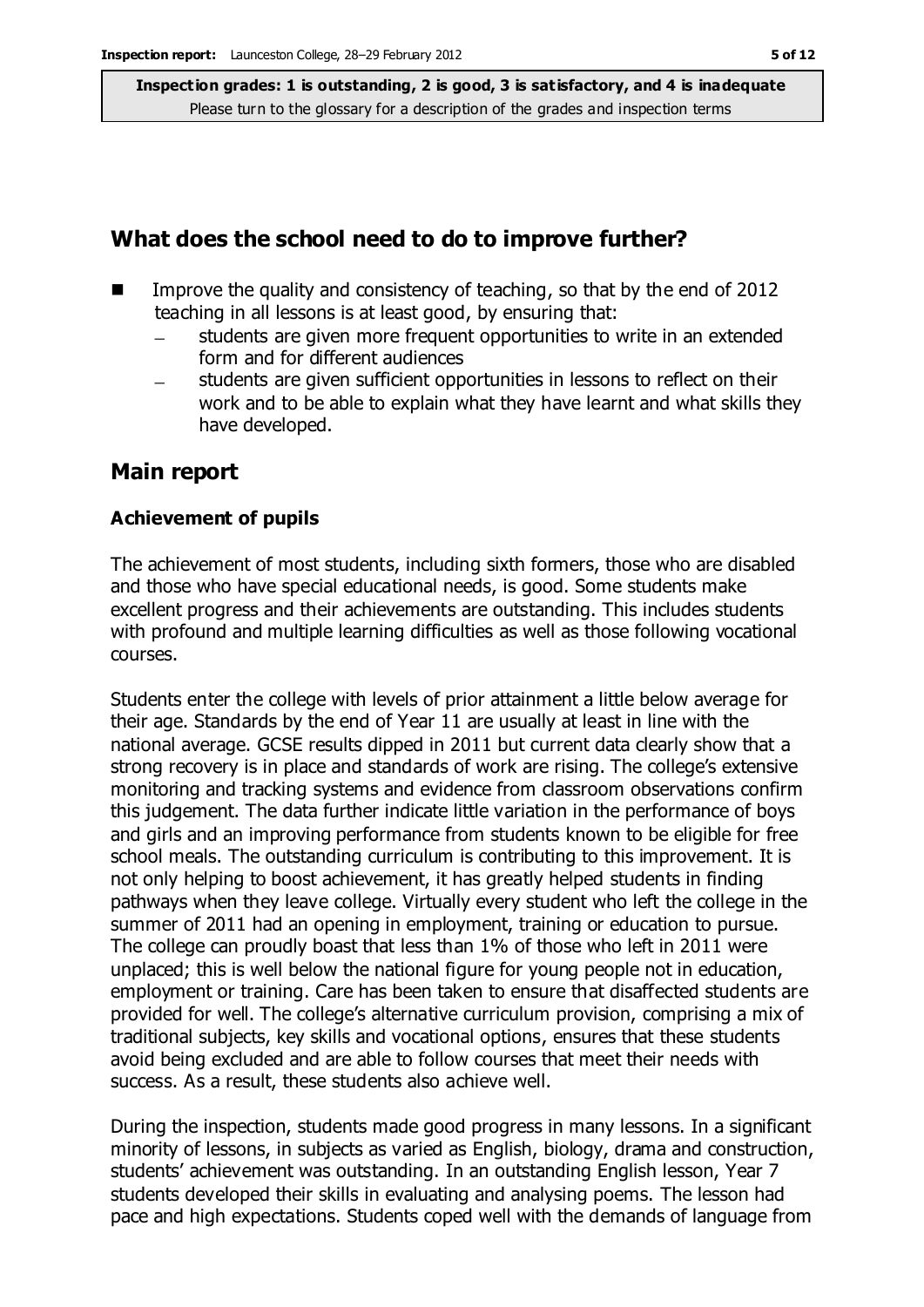a different era and responded enthusiastically to the challenges set. In a Year 10 construction lesson achievement was outstanding as each student had an individual task to tackle. Every student had their own work area to manage, which involved mixing mortar and then accurately laying a course of bricks. The mixed group of students were absorbed in their learning. They displayed considerable aptitude in bricklaying as well as in detailed numeracy skills such as measuring, levelling and calculating tolerances to an industry set standard. The level of responsibility shown by every student was highly impressive. Occasionally, progress slows when students are not given enough opportunities to reflect on their learning. Parents and carers are also of the opinion that their child makes at least good progress. Ninety per cent of those responding to the inspection questionnaire agreed that progress is at least good.

#### **Quality of teaching**

Most teaching is good and lessons are planned well. In the very best lessons, students' learning is often outstanding so that they make rapid progress. Independent and collaborative work is promoted well. This was amply illustrated in an excellent Year 13 biology lesson. Students worked well together and showed excellent skills in terms of self- and peer-assessment. High expectations and challenge are key features of the good and better lessons. In these lessons students are often encouraged to read for themselves and written work is varied and challenging. In a minority of lessons, where learning is satisfactory rather than good, there is a lack of consistency in the way that literacy skills are promoted. Key words are not always displayed or referred to and there is less emphasis on quality written work. Although students make good progress overall in developing literacy skills, this is occasionally limited when they are not given enough opportunities to write at length or for different audiences during lessons. Another feature of the less successful lessons is that students are not given enough opportunities to reflect on their progress and assess their learning. Plenary sessions at the end of lessons can be rushed and rely too much on the teacher saying what should have happened, rather than the students explaining what has happened.

Teachers take advantage of opportunities to promote students' spiritual, moral, social and cultural development. Team work and responsibility are fostered well. The outstanding curriculum has a positive impact on teaching, helping to ensure that lessons are engaging and interesting.

Parents and carers are happy with the quality of teaching provided. As one parent commented: 'Much of the teaching is excellent and the majority of the staff are caring, enthusiastic and committed to the children.'

#### **Behaviour and safety of pupils**

Students are provided with working environments that are safe, secure and well cared for. Students know how to keep safe and in their inspection questionnaires, students, parents and carers all indicated that the college is safe. Though a small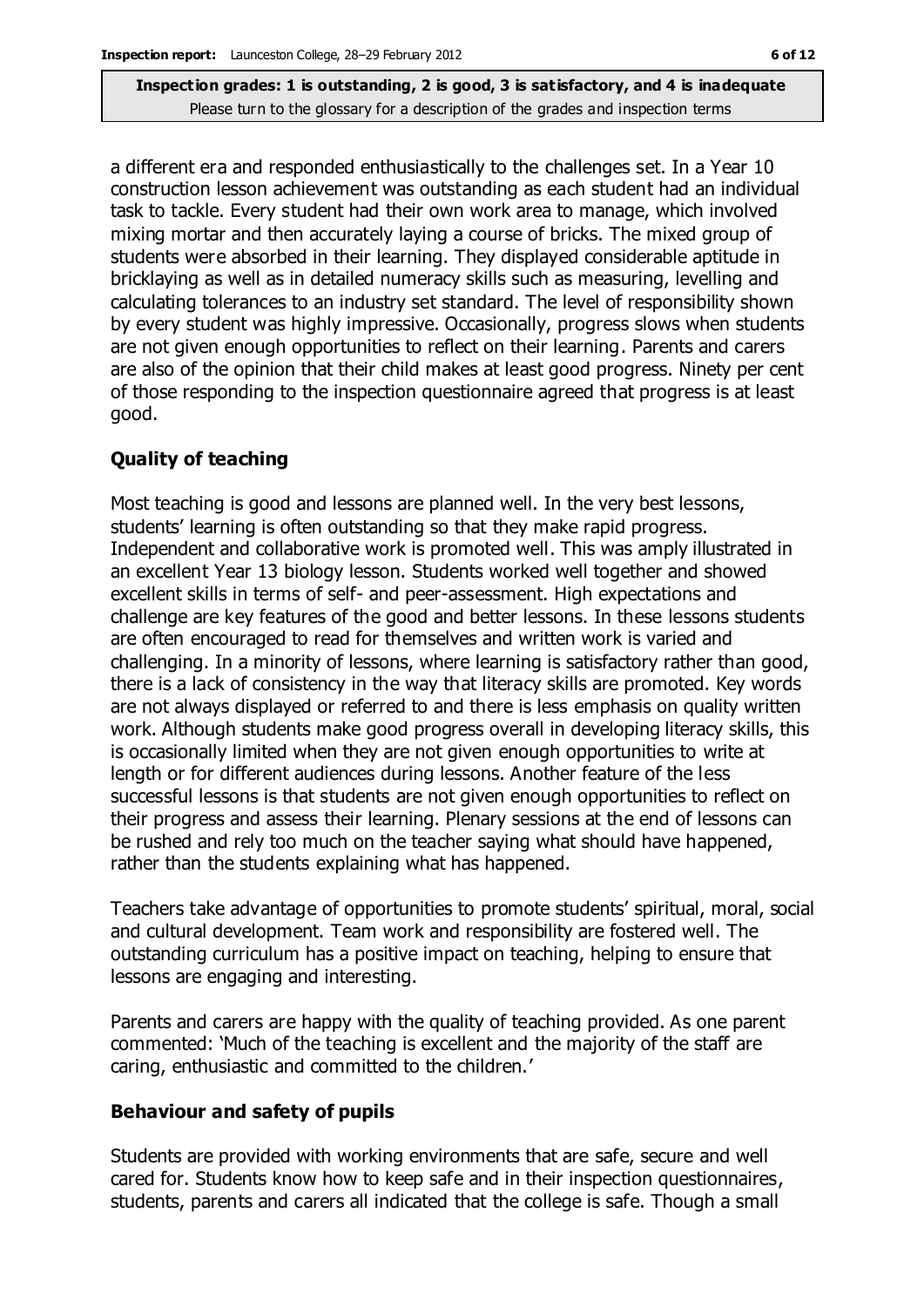minority of parents, carers and students expressed disquiet about behaviour, evidence shows that behaviour over time is at least good and more often outstanding. Indeed, in many of the lessons observed, students ' good and excellent behaviour made a significant contribution to their learning. Students have an excellent awareness of how to stay safe and have a well-developed understanding of the different forms of bullying. Incidents of bullying and harassment, including those based on race or gender, are rare. When they arise, they are dealt with quickly and appropriately. Exclusions are very low and have fallen significantly since the previous inspection. Attendance has improved considerably and is high and well above the national average for secondary schools. In part, these positive outcomes reflect improvements in the personalised and varied curriculum, which is successfully engaging students and helping them to gain better results.

Another aspect of the excellent and improving behaviour is the responsibility placed on the students themselves. Students in all year groups in the college are given scope to seek positions of responsibility and act as leaders. One particularly noticeable aspect of this is the opportunity for senior students to be elected as associate college governors. Students are involved in other programmes such as anti-bullying campaigns, and they can air their views and opinions through their various councils. Students are proud to be members of the college.

#### **Leadership and management**

The Principal provides outstanding leadership and has skilfully built on the strengths identified in the previous inspection. He is well supported by a good senior team, an effective governing body and a keen and committed staff. Morale in the college is high. Virtually all respondents to the staff inspection questionnaire said they were proud to work at the college. There is a strong focus on improving students' achievement. Equality of opportunity is promoted vigorously, especially through the rich and broad curriculum, and discrimination is not tolerated by school leaders or staff. Since the last inspection, the monitoring and tracking of students' work has improved significantly; the performance of different groups is closely monitored. This successfully ensures that any gaps in performance are identified and closed. Provision for all students is good and there are no significant variations in the rates of progress of the different groups; all are achieving well, with some making outstanding progress in their work. School leaders and the governing body ensure that safeguarding procedures are robust. The college site is safe and appropriate provision, including detailed risk assessments, is made for off-site education.

Accurate self-evaluation has led to improvements in teaching and learning. Improved target setting has resulted in better academic, personal and social outcomes. A keen focus on professional development for staff has also contributed to the improved outcomes by enhancing the quality of teaching. The governing body has a keen understanding of the challenges facing the college. Its members give senior leaders strong support and they are fully involved in monitoring progress and holding the college to account.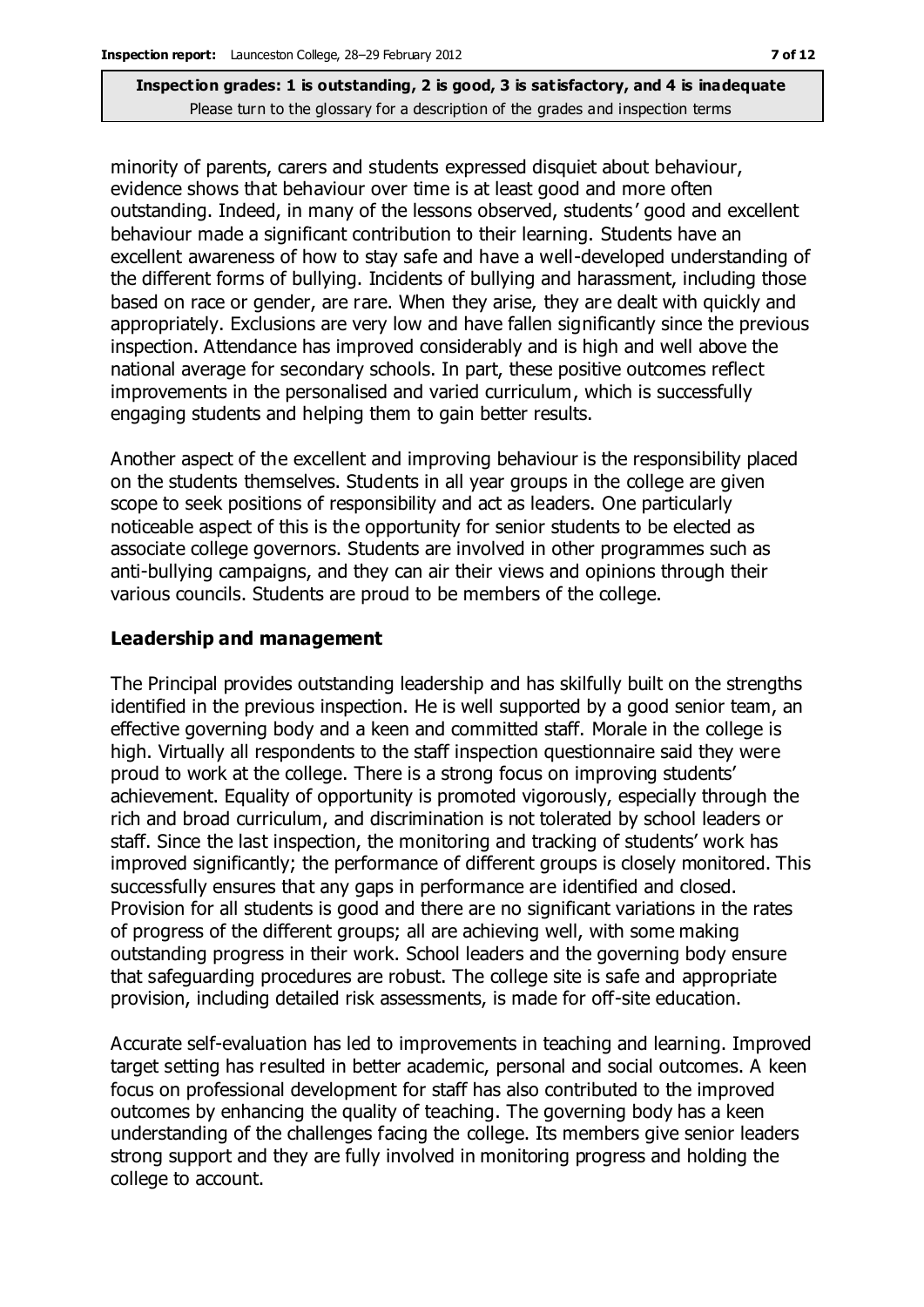Since the previous inspection, the curriculum has continued to evolve well and is now a key strength of the college's provision. More vocational options are available. In part, this reflects the college's status as a technology college. The broad and varied curriculum is now outstanding because it has directly led to better achievement in all years, including the sixth form, because students can follow programmes that are tailored to their individual needs. The improved curriculum, allied to high quality extra-curricular provision through assemblies, music, sport, drama and a variety of clubs, effectively promotes students' spiritual, moral, social and cultural development. A recently conferred International Schools Award demonstrates the college's commitment to extending the students' horizons well beyond the borders of Cornwall. The college has developed well since its previous inspection and has the capacity to improve further. Its success is reflected in the very high number of parents and carers who expressed high levels of satisfaction with the college's work.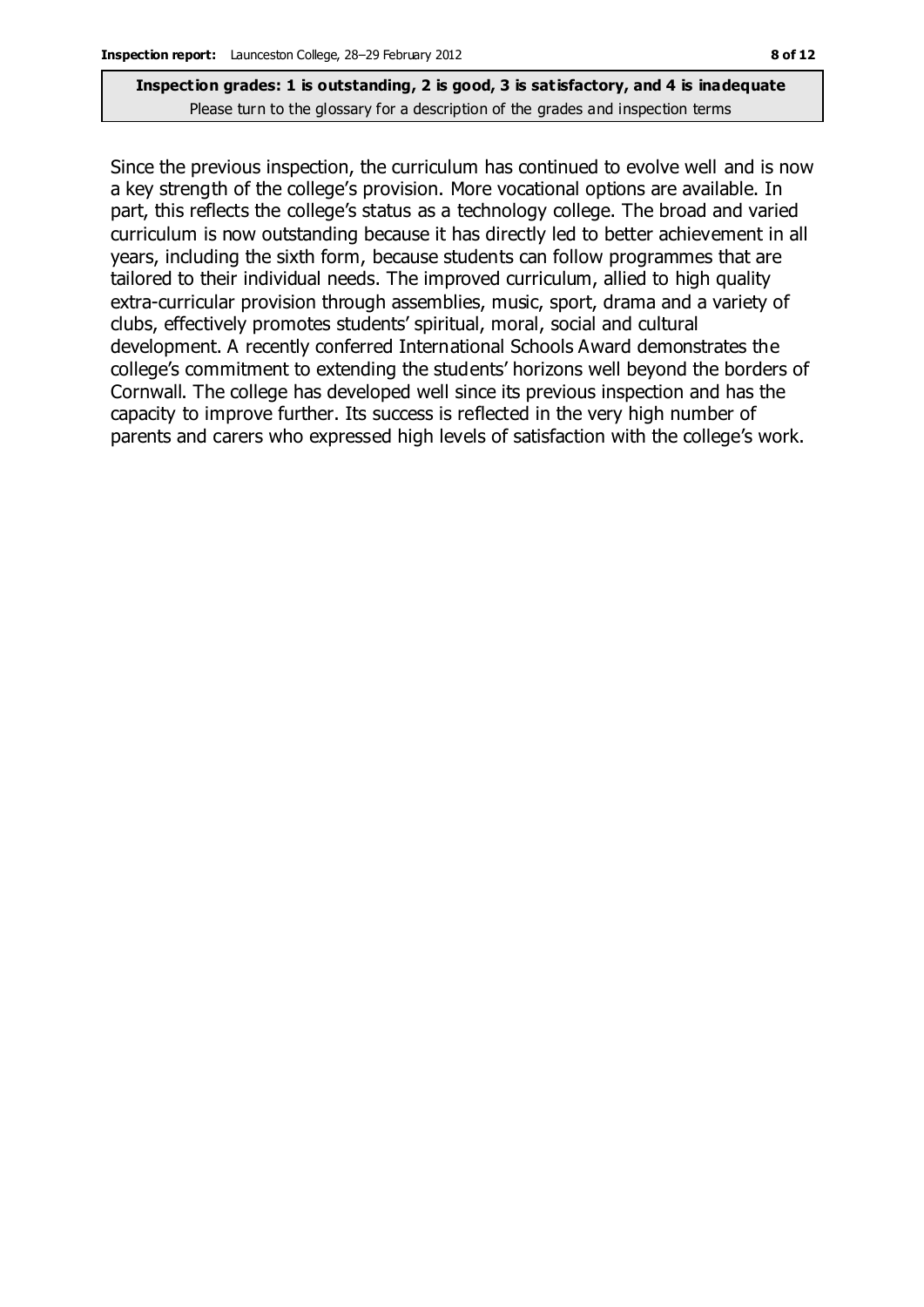### **Glossary**

### **What inspection judgements mean**

| Grade   | <b>Judgement</b> | <b>Description</b>                                                                                                   |
|---------|------------------|----------------------------------------------------------------------------------------------------------------------|
| Grade 1 | Outstanding      | These features are highly effective. An outstanding<br>school provides exceptionally well for all its pupils' needs. |
|         |                  |                                                                                                                      |
| Grade 2 | Good             | These are very positive features of a school. A school                                                               |
|         |                  | that is good is serving its pupils well.                                                                             |
| Grade 3 | Satisfactory     | These features are of reasonable quality. A satisfactory                                                             |
|         |                  | school is providing adequately for its pupils.                                                                       |
| Grade 4 | Inadequate       | These features are not of an acceptable standard. An                                                                 |
|         |                  | inadequate school needs to make significant                                                                          |
|         |                  | improvement in order to meet the needs of its pupils.                                                                |
|         |                  | Ofsted inspectors will make further visits until it                                                                  |
|         |                  | improves.                                                                                                            |

### **Overall effectiveness of schools**

|                         | Overall effectiveness judgement (percentage of schools) |      |                     |                   |
|-------------------------|---------------------------------------------------------|------|---------------------|-------------------|
| <b>Type of school</b>   | <b>Outstanding</b>                                      | Good | <b>Satisfactory</b> | <b>Inadequate</b> |
| Nursery schools         | 46                                                      | 46   |                     |                   |
| Primary schools         |                                                         | 47   | 40                  |                   |
| Secondary<br>schools    | 14                                                      | 38   | 40                  |                   |
| Special schools         | 28                                                      | 48   | 20                  |                   |
| Pupil referral<br>units | 15                                                      | 50   | 29                  |                   |
| All schools             |                                                         | 46   | 38                  |                   |

New school inspection arrangements have been introduced from 1 January 2012. This means that inspectors make judgements that were not made previously.

The data in the table above are for the period 1 September 2010 to 31 August 2011 and represent judgements that were made under the school inspection arrangements that were introduced on 1 September 2009. These data are consistent with the latest published official statistics about maintained school inspection outcomes (see www.ofsted.gov.uk).

The sample of schools inspected during 2010/11 was not representative of all schools nationally, as weaker schools are inspected more frequently than good or outstanding schools.

Primary schools include primary academy converters. Secondary schools include secondary academy converters, sponsor-led academies and city technology colleges. Special schools include special academy converters and non-maintained special schools.

Percentages are rounded and do not always add exactly to 100.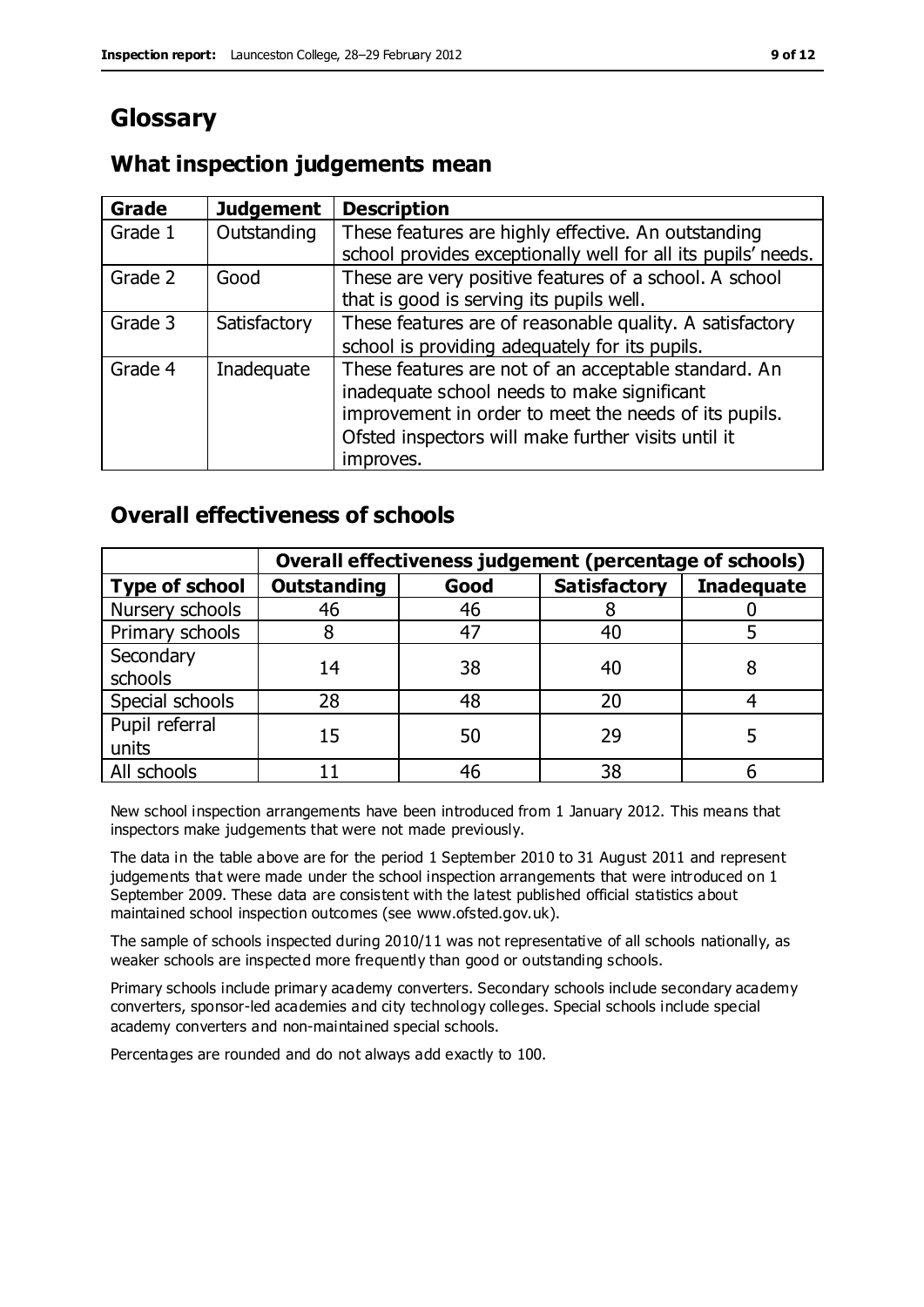## **Common terminology used by inspectors**

| Achievement:                  | the progress and success of a pupil in their<br>learning and development taking account of their<br>attainment.                                                                                                        |
|-------------------------------|------------------------------------------------------------------------------------------------------------------------------------------------------------------------------------------------------------------------|
| Attainment:                   | the standard of the pupils' work shown by test and<br>examination results and in lessons.                                                                                                                              |
| Attendance:                   | the regular attendance of pupils at school and in<br>lessons, taking into account the school's efforts to<br>encourage good attendance.                                                                                |
| Behaviour:                    | how well pupils behave in lessons, with emphasis<br>on their attitude to learning. Pupils' punctuality to<br>lessons and their conduct around the school.                                                              |
| Capacity to improve:          | the proven ability of the school to continue<br>improving based on its self-evaluation and what<br>the school has accomplished so far and on the<br>quality of its systems to maintain improvement.                    |
| Leadership and management:    | the contribution of all the staff with responsibilities,<br>not just the governors and headteacher, to<br>identifying priorities, directing and motivating staff<br>and running the school.                            |
| Learning:                     | how well pupils acquire knowledge, develop their<br>understanding, learn and practise skills and are<br>developing their competence as learners.                                                                       |
| <b>Overall effectiveness:</b> | inspectors form a judgement on a school's overall<br>effectiveness based on the findings from their<br>inspection of the school.                                                                                       |
| Progress:                     | the rate at which pupils are learning in lessons and<br>over longer periods of time. It is often measured<br>by comparing the pupils' attainment at the end of a<br>key stage with their attainment when they started. |
| Safety:                       | how safe pupils are in school, including in lessons;<br>and their understanding of risks. Pupils' freedom<br>from bullying and harassment. How well the school<br>promotes safety, for example e-learning.             |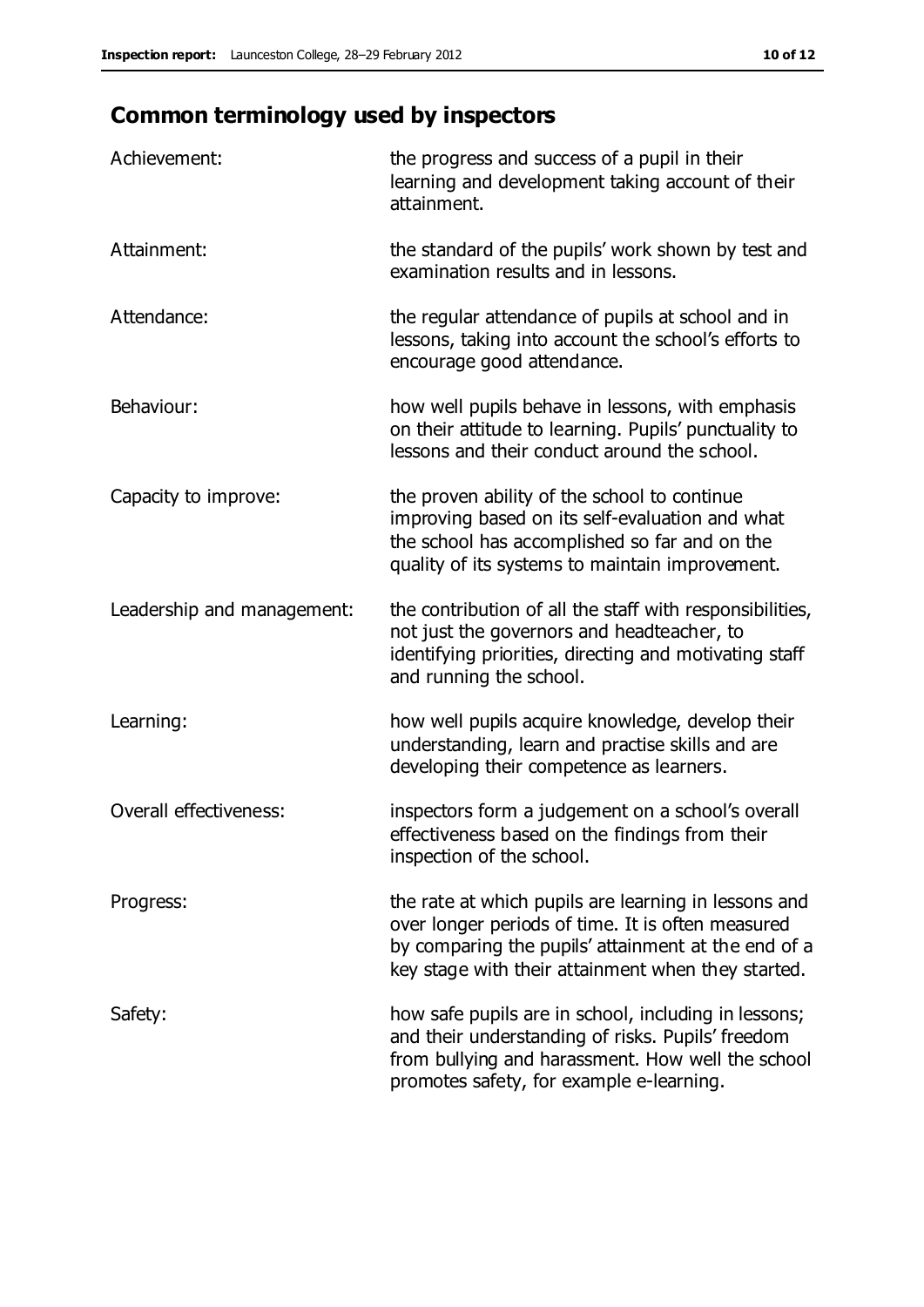#### **This letter is provided for the school, parents and carers to share with their children. It describes Ofsted's main findings from the inspection of their school.**



2 March 2012

Dear Students

#### **Inspection of Launceston College, Launceston PL15 9JR**

My colleagues and I thoroughly enjoyed our recent visit to your college. We enjoyed talking to you and learning about your views. You told us that the college is good and improving and that you are happy with the education you receive. The inspection confirms that your college offers a good education.

We liked many things. You are taught well and your teachers are keen for you to succeed. In most lessons, the work set is challenging and engages you. However, in a minority of lessons that are less effective, learning is slower. In order to improve teaching further, we have asked the Principal and staff to ensure that, in lessons:

- you are given more opportunities to write in an extended form and for different audiences
- you are given sufficient opportunities to reflect on your work and to explain what you have learnt and what skills you have developed.

We liked the extent to which you contribute to college life and were impressed to hear that some of you are elected as associate college governors. We were impressed by your keenness in lessons, your excellent attendance and your outstanding behaviour. By maintaining and building on these standards, you can help the staff secure the improvements we have requested.

Thank you for making our visit enjoyable.

Yours sincerely

Bill Stoneham Lead inspector